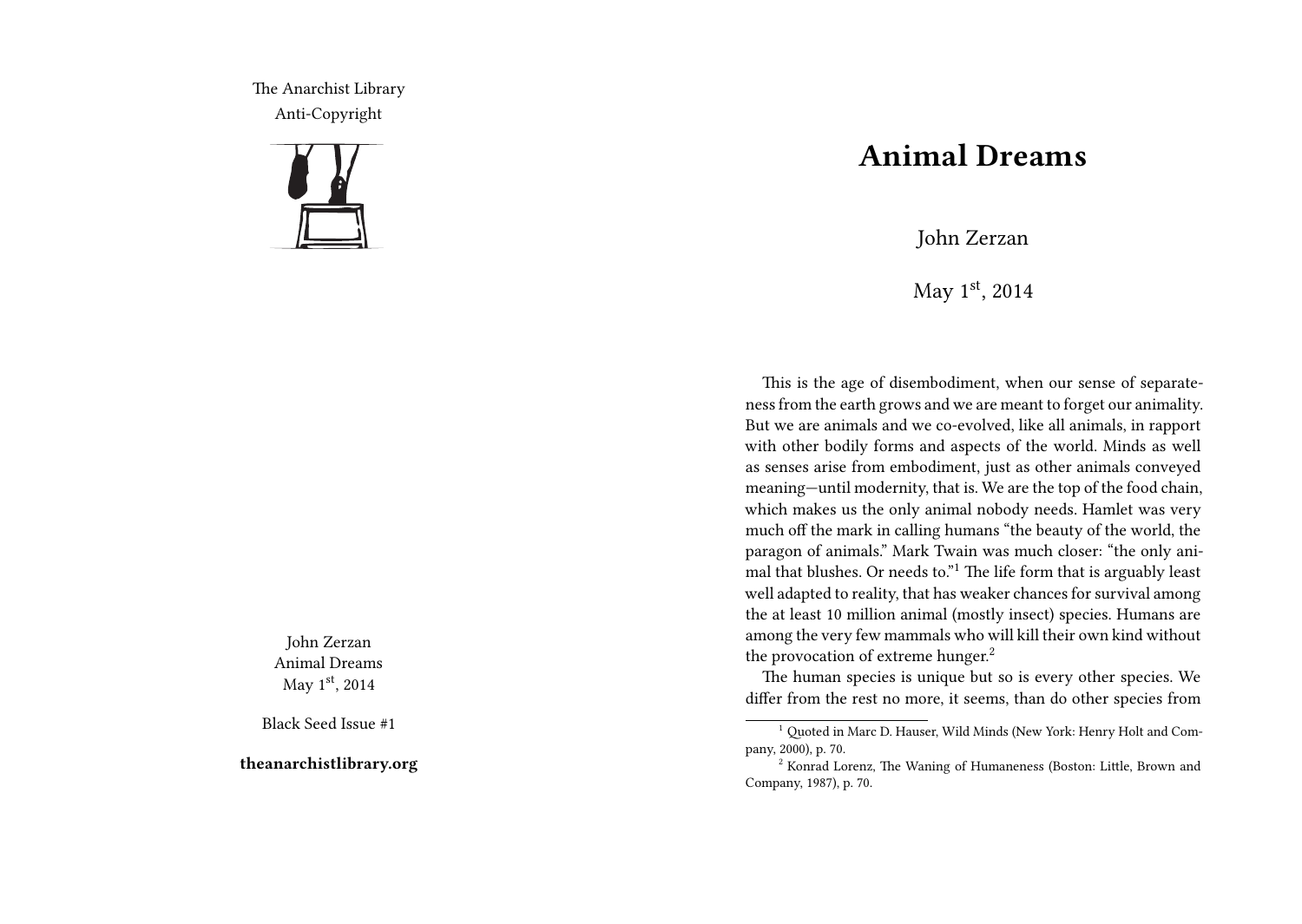each other. Non-human animals have routinely amazing facilities for accomplishing things by acting on information they receive from their environments. They are creatures of instinct, but so are we. As Joseph Wood Krutch asked, "who is the more thoroughly acquainted with the world in which he lives?"<sup>3</sup> Adaptation to one's world is a cognitive process. If we wonder which species is the smartest, the best answer is, most likely: they all are.

I think that Henry Beston is beautifully helpful: "We patronize them for their incompleteness, for their tragic fate of having taken form so far below ourselves. And therein we err, and greatly err. For the animal shall not be measured by man. In a world older and more complete than ours they move finished and complete, gifted with extensions of the senses we have lost or never attained, living by voices we shall never hear."<sup>4</sup>

In the 1980s I knew someone who signed his excellent antiauthoritarian writings and flyers "70 animals." That kind of identification has charmed me ever since. In rather a contrary spirit is the long-prevailing ban on that act of appropriation and greatest sin, anthropomorphism. Correcting this desperate error means that "A monkey cannot be angry: it exhibits aggression. A crane does not feel affection; it displays courtship or parental behavior. A cheetah is not frightened by a lion; it shows flight behavior."<sup>5</sup>

Why not take this kind of reductive approach even further and simply remove animals from our vocabulary? This is already underway, if the Oxford Junior Dictionary is any indication. The 2009 edi-

<sup>3</sup> Aldo Leopold, A Sand County Almanac (New York: Ballantine Books, 1976), p. 83.

<sup>&</sup>lt;sup>4</sup> Henry Beston, The Outermost House (New York: St. Martin's Griffin, 2003), p. 25.

<sup>&</sup>lt;sup>5</sup> Jeffrey Moussaieff Masson and Susan McCarthy, When Elephants Weep (New York: Delacorte Press, 1995), p. 34. Among other works that indicate a shift away from anti- "anthropomorphism" are Ruth Rudner, ask now the beasts (New York: Marlowe & Company, 2006) and How Forests Think (Berkeley: University of California Press, 2013).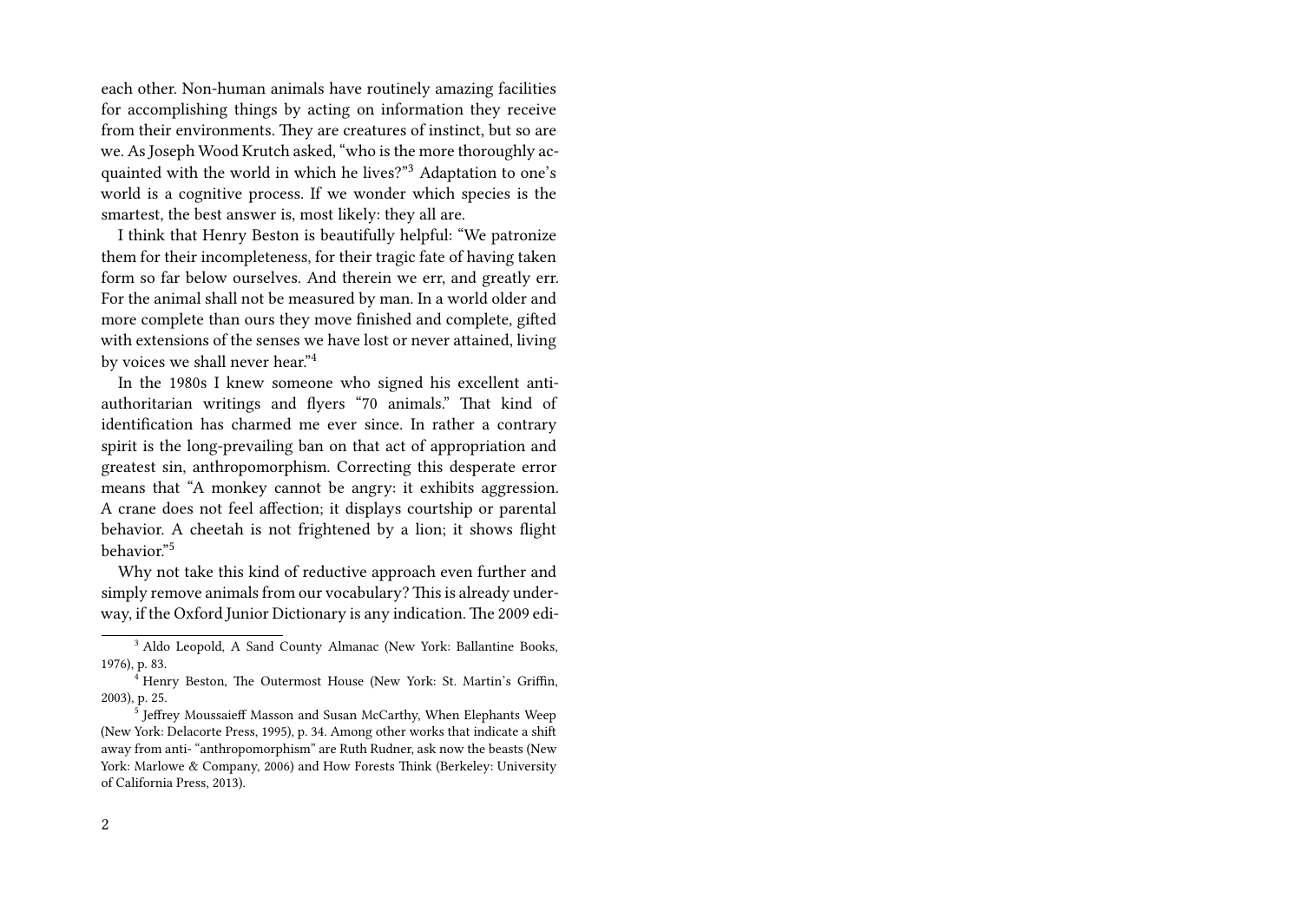bou carry a piece of them in their hearts, while they carry the caribou in their hearts.<sup>49</sup>

The counsel of immediacy, of direct connection, has not been extinguished. "But ask now the beasts/ And they shall teach thee;/ And the fowls of the air/ And they shall teach thee;/ Or speak to the Earth/ And it shall teach thee." (Job 12: 7–8) In the Arctic Jonathan Waterman moved away from separation, from domestication: "I first removed my watch. My ability to isolate different and unidentifiable smells became incredibly distracting. My hearing seemed to improve."<sup>50</sup> Far from the Arctic, traces of this dimension have always been felt. Melville sensed in the sight of a sperm whale a colossal existence without which we are incomplete. One thinks of Virginia Woolf's use of animal vocabularies and inter-species relations. Something whole, something unbroken, there millions of years before Homo showed up. Bequeathing to us what Henry Beston Sheahan called our "animal faith," which he saw being destroyed by the Machine Age.<sup>51</sup> We are lost, but other animals point to the right road. They are the right road.

We lack that state of grace, but we do know how much is in danger. Laurie Allman, taking in a Michigan songbird: "I can tell in a glance that he does not know he is endangered. He knows only that his job is to sing, this day, from the top of that young jack pine. His beak is open, full of the sky behind him."<sup>52</sup>

Here are Richard Grossman's lines in favor of a return to the old joy: We shall forge a change of mind and come to understand the spirit as animal.<sup>53</sup> We are still animals on the planet, with all its original messages waiting in our being.

tion added several techno words like Twitter and mp3, while the names of various animals, trees, etc. had been deleted.<sup>6</sup> Children (and others) have less and less contact with nature, after all.

But there is no substitute for direct contact with the living world, if we are to know what it is to be living. Our own world shrinks and shrivels, cut off from animal culture, from the zones of that shared, learned behavior. What Jacob Uexhull called the Umwelt, the universe known to each species. We need to be open to the community of our beginnings and to the present non-human lifeworld.

Amphibians have been here for 300 million years; birds for 150 million years. Dragonflies ask no more of the biosphere than they did 100 million years ago, while Homo species, around for not much more than three million years, are the only animals that are—since domestication and civilization—never satisfied, always pursuing new wants.<sup>7</sup>

Might it not be that nature is for the happiness of all species, not just one? We sense something like this as we search for oases of wildness in the vacuum of civilization. " 'Hope' is the thing with feathers," wrote Emily Dickinson.<sup>8</sup>

We have mainly lost the sense of the presence or aura of animals, of those who inhabit their bodies so wholly, fully. People in traditional indigenous cultures have not lost that awareness. They feel their kinship with all who live. Some of the bond remains even with us, however, and may be seen in small ways—our instinctive love of songbirds, for example.

<sup>49</sup> Waterman, op. cit., p. 212.

<sup>50</sup> Ibid., p. 10.

<sup>51</sup> John Nelson, "Henry Beston Sheahan," Harvard Magazine, September/October 2013, p. 40.

<sup>52</sup> Laurie Allman, Far From Tame (Minneapolis: University of Minnesota Press, 1996), p. 73.

 $53$  Grossman, op. cit., "The New Art," p. 2.

<sup>6</sup> Eoin O'Carroll, "Oxford Junior Dictionary Dropping 'Nature' Words," Christian Science Monitor, February 9, 2009.

 $<sup>7</sup>$  An ugly leftist counter-notion is communist Oxana Timofeeva, History of</sup> Animals: An Essay on Negativity, Immanence and Freedom (Maastricht: Jan van Eyck Academie, 2012), with Foreward by Slavoj Zizek. Timofeeva condemns nature's resistance to technology while bizarrely claiming that animals are natural communists! E.g. pp. 146- 147.

<sup>8</sup> Quoted in Susan Hanson, Icons of Loss and Grace (Lubbock: Texas Tech University Press, 2004), p. 182.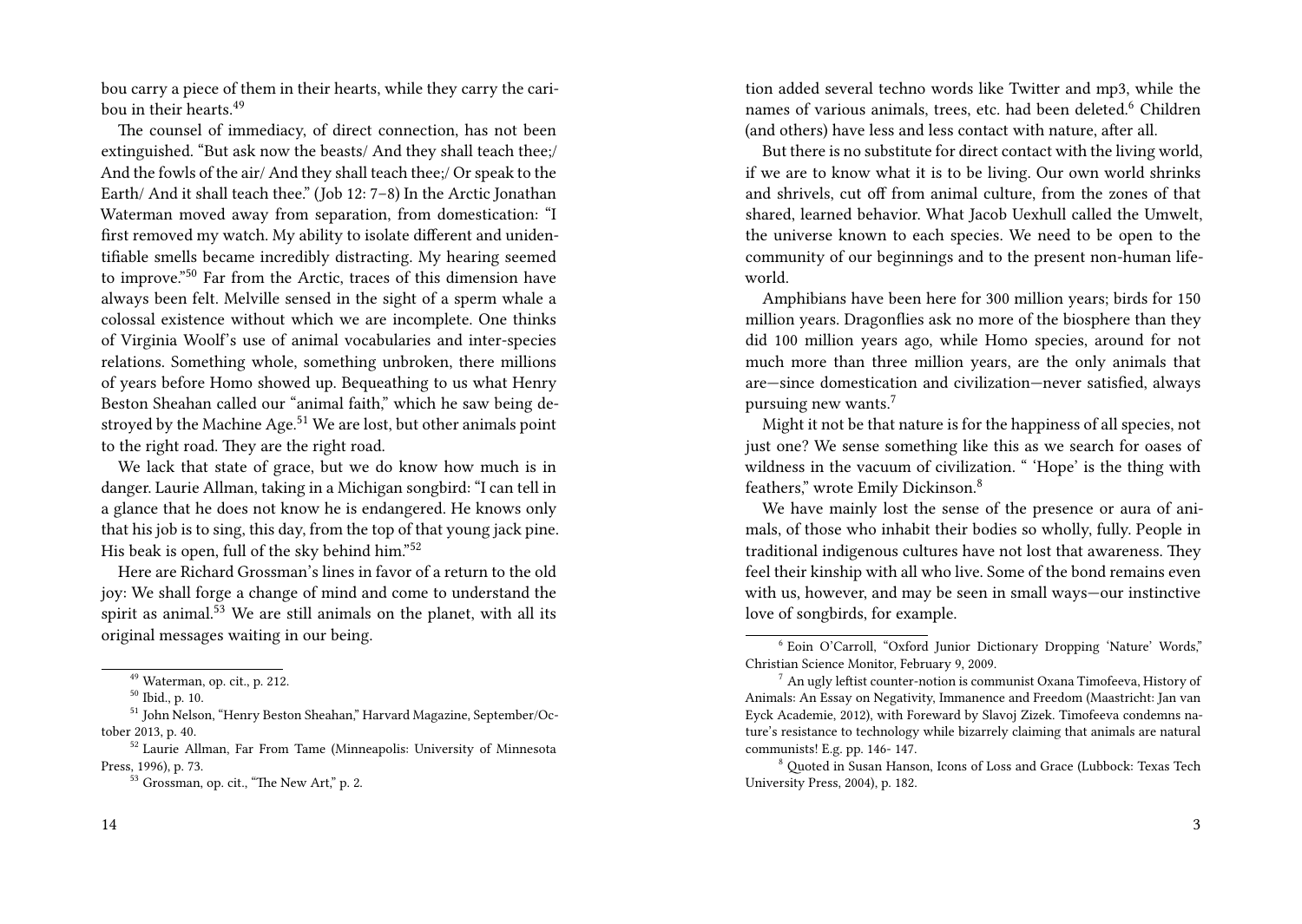All is not sweetness and light in the non-human realm either, especially in this shaken and disturbed world. Rape has been observed among orangutans, dolphins, seals, bighorn sheep, wild horses, and some birds, although it is not the norm in any of these species.<sup>9</sup> But even in animal societies marked by male power, females generally remain self-sufficient and responsible for their own sustenance, unlike in most human (domesticated) societies. In some groupings, in fact, females provide for all. Lionesses do the hunting in their prides, for example.<sup>10</sup> Each elk herd is led by a cow, wise in the ways of coyote, wolf, lynx, cougar, and human. And it is also the case, according to many, that non-humans can be as individually distinct as we are. Delia Akeley concluded that "apes and monkeys vary in their dispositions as much as do human beings,"<sup>11</sup> and Barry Lopez commented on the "markedly different individual personalities" of wolves.<sup>12</sup> But one does see an absence of many old, infirm, and diseased animals among non-domesticates. How the "food chain" operates here brings up questions such as, do wolves only kill animals that are near their end anyway—the old, sick, injured? This seems to be roughly the case, according to Lopez.<sup>13</sup>

Hierarchy and dominance among other species is a long-running assumption, often a baseless one. The idea that there is usually, if not always, a "pecking order" derives from a Norwegian graduate student in 1922. His concept came from observing domestic chickens in his back yard and spread virulently in the animal studies field. It is a classic example of projecting from human domesticasees it."<sup>44</sup> Do we need to know, can we know, so much about other animals? Maybe what we need most to know is that we could possibly join them in their non-domestication.

Kant was grievously wrong about human superiority. "As the single being on earth that possesses understanding, he is certainly titular lord of nature."<sup>45</sup> Walt Whitman provides a simple response: "Do not call the tortoise unworthy because she is not something else."<sup>46</sup> It is noteworthy that women dominate what is called animal ethology, and are far less prone to follow Kant's wrongheadedness.

The illusion of human domination of the natural world comes in many forms. One is the assumption that our prowess gives us longrange safety; we forget that this orientation can lead us into danger in the long run. Our lost connection, our lost awareness have led us into an age of horrors of every kind. And as Olaus Murie once said, "In the evolution of the human spirit, something much worse than hunger can happen to a people."<sup>47</sup>

Jacques Derrida came to see the prime importance of the question of animality for humans, as pivotal to "the essence and future of humanity."<sup>48</sup> The image of a free animal initiates a daydream, the starting point from which the dreamer departs. Meanwhile the living reality, the communion among species, yet manage to survive. The Inupiat Eskimo and Gwich'in people, who still travel without maps and discern direction without compasses, know that the cari-

<sup>&</sup>lt;sup>9</sup> Masson and McCarthy, op.cit., p. 140.

<sup>&</sup>lt;sup>10</sup> Barbara Noske, Humans and Other Animals (London: Pluto Press, 1989), p. 115.

<sup>&</sup>lt;sup>11</sup> Vera Norwood, Made from this Earth (Chapel Hill: The University of North Carolina Press, 1993), p. 235.

<sup>&</sup>lt;sup>12</sup> Barry Lopez, Of Wolves and Men (New York: Scribner Classics, 2004), p. 18.

<sup>13</sup> Ibid., p. 55.

<sup>&</sup>lt;sup>44</sup> Wendell Berry, "To the Unseeable Animal," in Ann Fisher-Wirth and Laura-Gray Street, eds., The Ecopoetry Anthology (San Antonio TX: Trinity University Press, 2013), p. 178.

<sup>45</sup> Immanuel Kant, trans. J.C. Meredith, Critique of Judgement (Oxford: Oxford University Press, 1952), Part 2, Section 431.

<sup>46</sup> Walt Whitman, Leaves of Grass (New York: Library of America, 2011), section 13.

<sup>&</sup>lt;sup>47</sup> Ouoted in Jonathan Waterman, Where Mountains are Nameless (New York: W.W. Norton, 2005), p. 237.

<sup>48</sup> Quoted in Leonard Lawlor, This is Not Sufficient (New York: Columbia University Press, 2007), p. 7.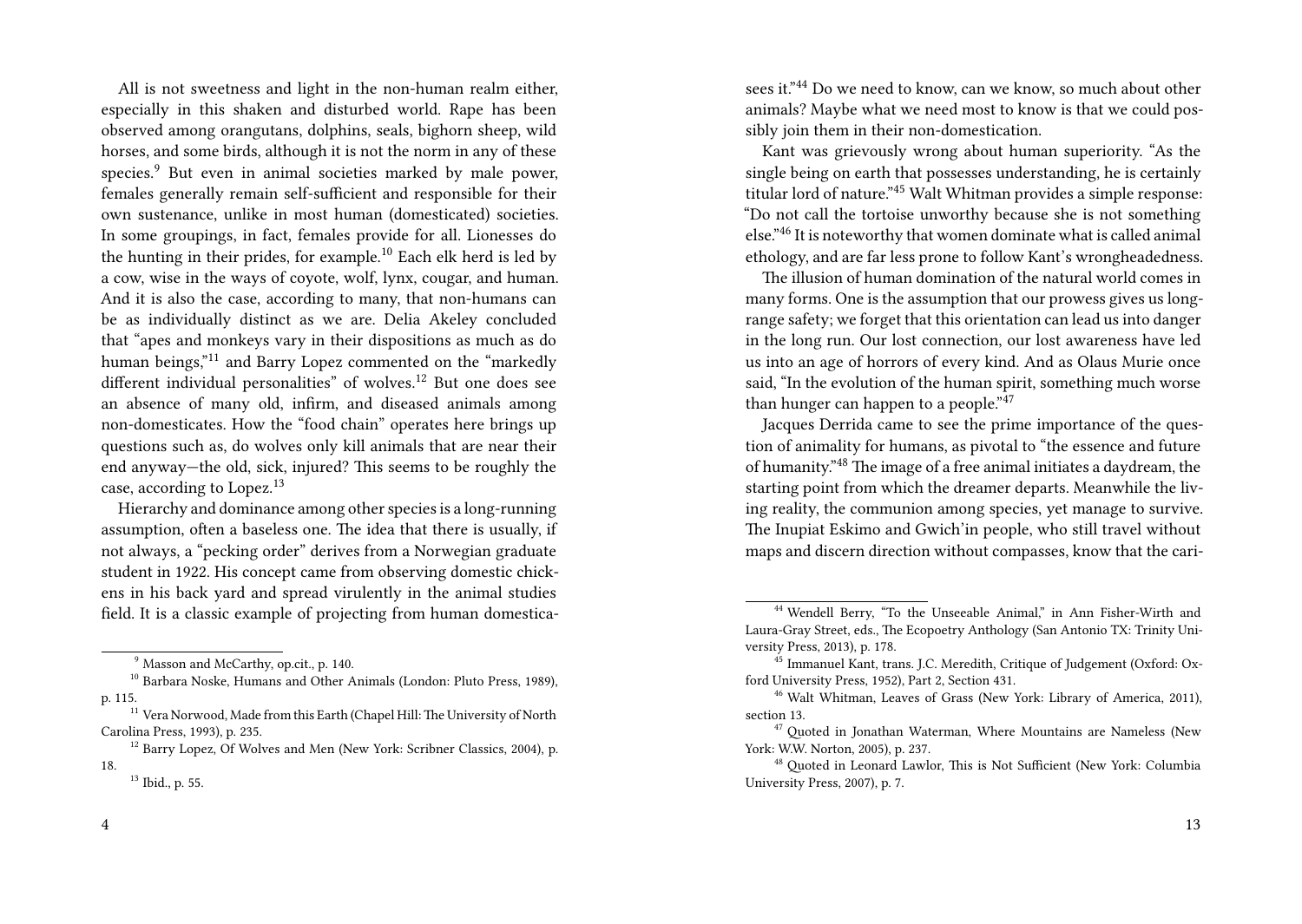against even using the same name for wild and domestic members of a species.

Industrialism of course brought far worse lives on a mass scale, mass misery to feed mass society. Zoos and marine parks showcase further slavery, a fitting complement to the captivity at large. As the unbuilt, unmassified world recedes, the line between undomesticated and domesticated has blurred. Pretty much everything requires managing, up to and including the oxymoron "wildlife management." We are now in fact in a new age of domestication, including an unprecedented escalation of controlled animal breeding in recent decades.<sup>41</sup>

The completely non-biocentric, humanist myth of immortality is part of the ethos of domestication, its rituals focused on sacrifice rather than on the freedom of pre-domesticated life. Freud's Oedipal family model is a product of jointly domesticated animals and the father. Lacan's formulations often stem from findings about caged animals, and Kristeva's notion of abjection or disturbing threat, at base, refers to the act of domesticating. But the nondomesticated do not participate in assimilation into the conquered whole, in Freudian terms or otherwise.

Once there was a communal life of organisms in an ecosystem. Life fed on life, but not in a destructive trajectory. Even now we should not forget that the victory of domestication is far from total. Many species, for various reasons, are outside its orbit. "The lion tamer doesn't actually tame anything," John Harrington reminds us. He must stay within the boundaries the cats have established.<sup>42</sup>

"Almost everything about whales is a tantalizing mystery," concluded Diane Ackerman.<sup>43</sup> Wendell Berry quotes his daughter in his poem, "To the Unseeable Animal": "I hope there's an animal somewhere that nobody has ever seen. And I hope nobody ever

tion where, of course, hierarchy and dominance are indeed the rule. Its universality unravels with the fact that poultry yard pecking orders are not observed in wild flocks.

Similar is the fallacy that the Freudian paradigm of murderous rivalry between fathers and sons represents the state of nature. Questionable in the first application; even more so, evidently, regarding non-humans. Masson and McCarthy refer to zebra, kiwi, beaver, wolf, and mongoose fathers exhibiting acceptance and affection toward their offspring.<sup>14</sup> South American muriqui monkeys, female and male, are non-aggressive, tolerant and co-operative. Steve Kemper's "No Alpha Males Allowed" focuses on Karen Strier's work with the muriqui, which subverts the dominant view of male primates.<sup>15</sup> Among Asian gibbons, primates that live in pairs, the male may stay with his mate a very long time after sexual activity has ceased.<sup>16</sup>

John Muir described a goose attacking a hunter in support of a wounded companion: "Never before had I regarded wild geese as dangerous, or capable of such noble self-sacrificing devotion."<sup>17</sup> Geese mate monogamously and for life.

Widespread among non-humans are the social traits of parental care, co-operative foraging, and reciprocal kindness or mutual aid. Mary Midgley, in sum, referred to "their natural disposition to love and trust one another."<sup>18</sup> Also, to love and trust others, such as humans, to the point of raising them. Jacques Graven, in a striking finding, refers to children having been adopted by wolves, bears, gazelles, pigs, and sheep.<sup>19</sup>

<sup>&</sup>lt;sup>41</sup> Clive Roots, Domestication (Westport CT: Greenwood Press, 2007), p. xii.

<sup>42</sup> Quoted in Lane, op. cit., p. 125.

<sup>&</sup>lt;sup>43</sup> Diane Ackerman, The Moon by Whale Light (New York: Random House, 1991), p. 112.

<sup>&</sup>lt;sup>14</sup> Masson and McCarthy, op.cit., p. 72.

<sup>&</sup>lt;sup>15</sup> Steve Kemp, "No Alpha Males Allowed," Smithsonian, September 2013, pp. 39–41.

<sup>16</sup> Noske, op. cit., p. 116.

<sup>&</sup>lt;sup>17</sup> John Muir, The Story of My Boyhood and Youth (Boston: Houghton Mifflin Company, 1912), p. 151.

<sup>&</sup>lt;sup>18</sup> Mary Midgley, The Ethical Primate (New York: Routledge, 1994), p. 131.

<sup>&</sup>lt;sup>19</sup> Jacques Graven, Non-Human Thought (New York: Stein and Day, 1967), p. 68.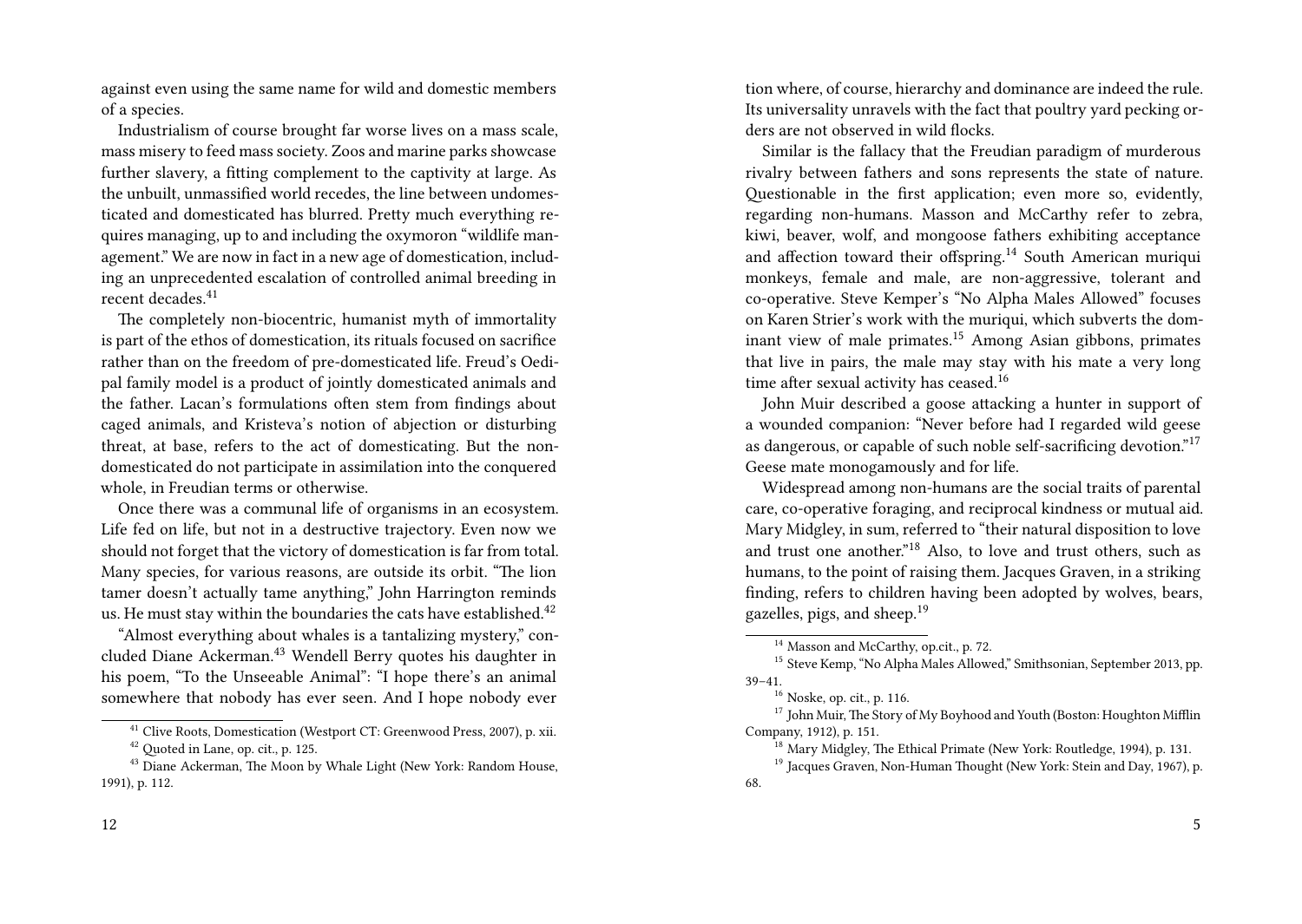In his irresistible Desert Solitaire, the cantankerous Edward Abbey imagines that the frogs he hears singing do so for various practical purposes, "but also out of spontaneous love and joy."<sup>20</sup> N.J. Berrill declared: "To be a bird is to be alive more intensely than any other living creature, man included…they live in a world that is always the present, and mostly full of joy."<sup>21</sup> To Joseph Wood Krutch it seemed that we have seen our capacity for joy atrophy. For animals, he decided, "joy seems to be more important and more accessible than it is to us."<sup>22</sup>

Various non-human intelligences seem lately to be much more highly regarded than in the past. John Hoptas and Kristine Samuelson's Tokyo Waka, a 2013 documentary film, looks at resourceful urban crows. How they use their beaks to shape twigs into hooks to snag grubs from trees, for example. In 2002, a New Caledonia crow named Betty was declared by an Oxford University researcher to have been the first animal to create a tool for a specific task without trial and error, something primates have evidently yet to achieve. Elephants' actions, according to J.H. Williams, are "always revealing an intelligence which finds impromptu solutions for difficulties."<sup>23</sup>

More surprising is what is coming to light about animals we usually consider to be further down the "food chain." Katherine Harmon Courage has uncovered heretofore unseen capacities of the octopus. "It can solve mazes, open jars, use tools. It even has what seems to be a sophisticated inner life." Courage goes on to state that the octopus "has a brain unlike that of almost any creature we universe, knowing only themselves and their own pathway to the end."<sup>36</sup> Ernest Seton-Thompson's Biography of a Grizzly (1901) contains much about death. Today we are ever more distanced from encountering the reality of death—and animals. As our lives shrink, Thoreau's words from 1859 are all the more true: "It seems as if no man had ever died in America; for in order to die you must first have lived."<sup>37</sup> One need only add, it isn't humans who know how to die, but the animals.

As if in acknowledgment, humans have exacted a revenge on selected species. Domestication is a kind of death, forcing animal vitality into a subjugated state. When animals are colonized and appropriated, both domesticated and domesticators are qualitatively reduced. It is the proverbial "greatest mistake in human history" for all concerned. The direct victims, once quite able to take care of themselves, lose autonomy, freedom of movement, brain size, and what Krutch called the "heroic virtues." 38

A farm pig is almost as much a human artifact as the farmer's tractor. Compare to a wild boar. Wild means free. To John Muir, wild sheep represented conditions before the Fall; conversely, he decided, "If a domestic sheep was any indication, Man's work had been degrading for himself and his charges."<sup>39</sup> The level of an animal's perfection, as Nietzsche saw it, was their "degree of wildness and their power to evade domestication."<sup>40</sup> In light of the vast picture of oppression, David Nibert calls the institution "domesecration," and it is not surprising that objections have been raised

<sup>&</sup>lt;sup>20</sup> Edward Abbey, Desert Solitaire: A Season in the Wilderness (New York: Ballantine Books, 1971), p. 157.

<sup>&</sup>lt;sup>21</sup> Quoted in Joseph Wood Krutch, The Great Chain of Life (Boston: Houghton Mifflin Company, 1956), p. 224.

 $22$  Ibid., p. 227.

<sup>&</sup>lt;sup>23</sup> J.H. Williams, Elephant Bill (London: Rupert Hart-Davis, 1950), p. 58.

<sup>36</sup> Loren Eiseley, The Night Country (Lincoln: University of Nebraska Press, 1997), p. 173.

<sup>&</sup>lt;sup>37</sup> Henry David Thoreau, The Journal, 1837–1861, ed. Damion Searls (New York: New York Review of Books, 2009), p. 585 (entry for October 22, 1859).

<sup>38</sup> Krutch, op.cit., p. 102.

<sup>&</sup>lt;sup>39</sup> Michael P. Cohen, The Pathless Way: John Muir and American Wilderness (Madison: University of Wisconsin Press, 1984), pp. 173, 176.

<sup>&</sup>lt;sup>40</sup> Jennifer Ham, "Taming the Beast," in Jennifer Ham and Matthew Senior, eds., Animal Acts (New York: Routledge, 1997), p. 158.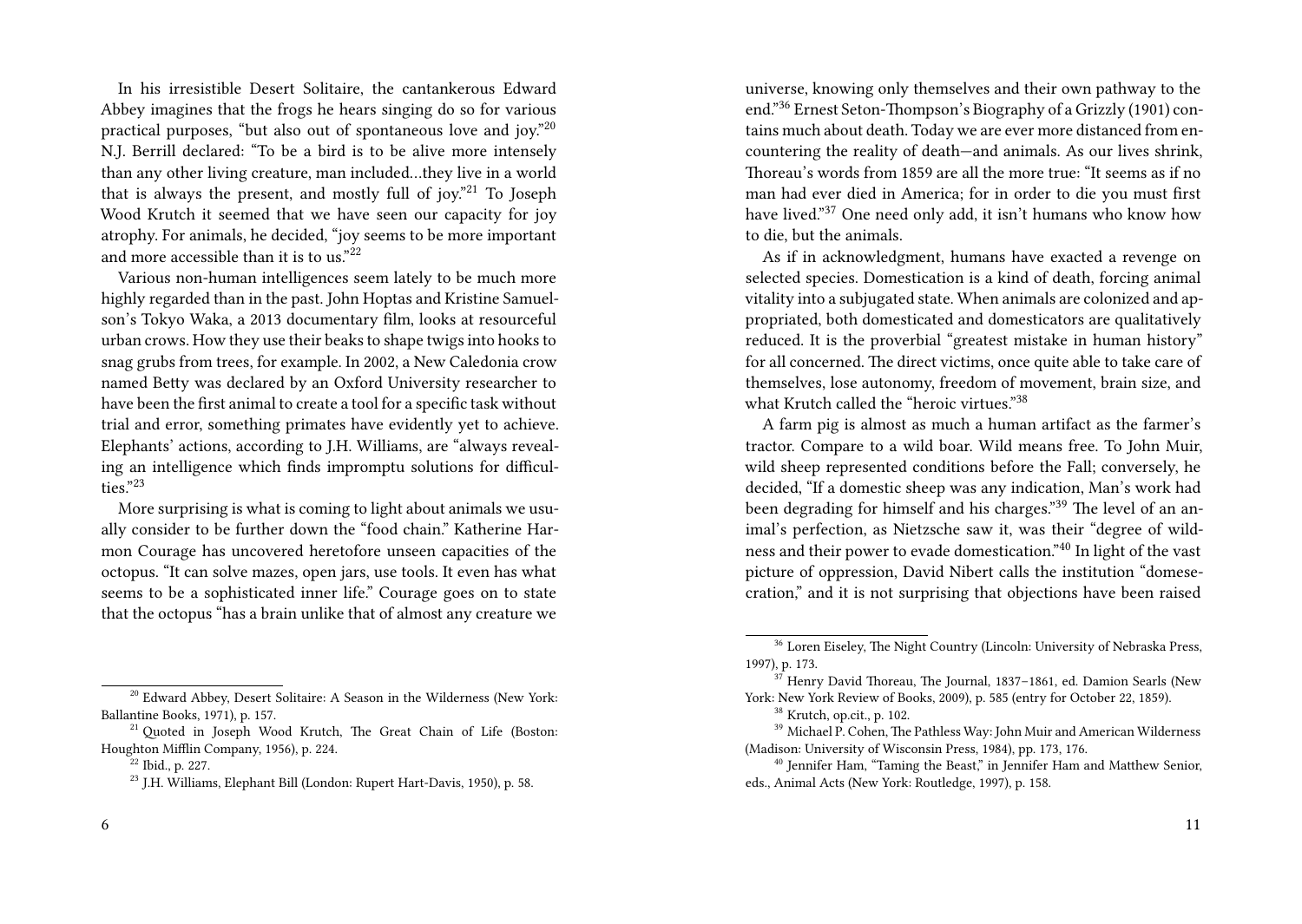The poet Richard Grossman found that truth is "the way it tells itself."<sup>31</sup> Jacques Lacan saw the orientation toward representation as a lack; the animal is without the lack that constitutes the human subject. At the heart of nature, wrote Joseph Wood Krutch, are the values "as yet uncaptured by language;" he added that the quality of cranes lies "beyond the need of words."<sup>32</sup>

I've long wondered how it is that so many animals look you in the eye. What do they mean by it? Gavin Maxwell enjoyed the "wondering inquisitiveness" of the eyes of Canadian porpoises. $33$ while Diane Fossey's Gorillas in the Mist is filled with examples of gorillas and humans gazing on one another in trust. John Muir wrote of Stickeen, an Alaskan dog with whom Muir survived a life-threatening situation, "His strength of character lay in his eyes. They looked as old as the hills, and as young, and as wild.<sup>34</sup>" John Lane was drawn by the eyes of alligators, an experience "not to be forgotten. Their black eyes hold steady as if staring through millions of miles or years."<sup>35</sup>

Maybe there's more to be learned there, in those direct windows, in that openness and immediacy, than by means of quite possibly unanswerable questions about consciousness and language. And if we could somehow see with those eyes, would it possibly allow us to really see ourselves?

There is an unmediated openness about the eyes. Death may be mentioned here, as perhaps the least mediated experience, or certainly among them. Loren Eiseley, near his own end, felt that wild things die "without question, without knowledge of mercy in the

<sup>33</sup> Gavin Maxwell, Ring of Bright Water (Boston: Nonpareil Books, 2011), p. 45

<sup>34</sup> Edwin Way Teale, The Wilderness World of John Muir (Boston: Houghton) Mifflin Company, 1954), p. 281.

10

might think of as intelligent."<sup>24</sup> Along these lines is a growing interest in "cold-blooded cognition," with recent studies revealing that reptile brains are not as undeveloped as we imagined. Lizards and tortoises, for instance, have exhibited impressive problem-solving capabilities.<sup>25</sup>

Jacques Graven was amazed to learn that the method of solving a maze is "scarcely different for a roach than for a rat," and that striking achievements by mammals "reappear in almost identical form in insects."<sup>26</sup> Speaking of mazes and the like, it may be added that very little of important truth is to be found in controlled laboratory experiments, whichever species may be subjected to them.

Memory is important to many creatures as an aid to survival. The work of animal scientist Tetsuro Matsuzawa demonstrates that chimpanzees have far stronger memories than humans.<sup>27</sup> Katydids have a hearing range many times that of ours. Honeybees can see ultraviolet light, invisible to us. The ichneumon fly can smell through solid wood. A monarch butterfly's sense of taste is two hundred times as sensitive as the human tongue. The dung beetle finds its way with reference to the Milky Way. Animals with four legs, and who don't wear shoes, probably pick up on a variety of emanations or vibrations lost on us. How about pet dogs or cats who are separated by hundreds of miles from their host families, and somehow find them? Only a kind of telepathy could account for the very many such cases.

A great deal more could be said about the gifts of animals. Or about their play. It is not "anthropomorphic" to recognize that animals play. Consider the mating dances of birds. I have seen the

<sup>&</sup>lt;sup>31</sup> Richard Grossman, "The Truth," in Animals (Minneapolis: Zygote Press, 1983), p. 421.

 $32$  Leopold, op.cit., p. 102.

<sup>35</sup> John Lane, Waist Deep in Black Water (Athens: University of Georgia Press, 2002), p. 49.

<sup>&</sup>lt;sup>24</sup> Katherine Harmon Courage, "Alien Intelligence," Wired, October 2013, p. 84.

<sup>&</sup>lt;sup>25</sup> Emily Anthes, "Coldblooded Does Not Mean Stupid," New York Times, November 19, 2013, pp D1, D5.

<sup>26</sup> Graven, op.cit., p. 127. 7

 $27$  Justin McCurry, "Chimps Are Making Monkeys Out of Us," The Observer, September 28, 2013.